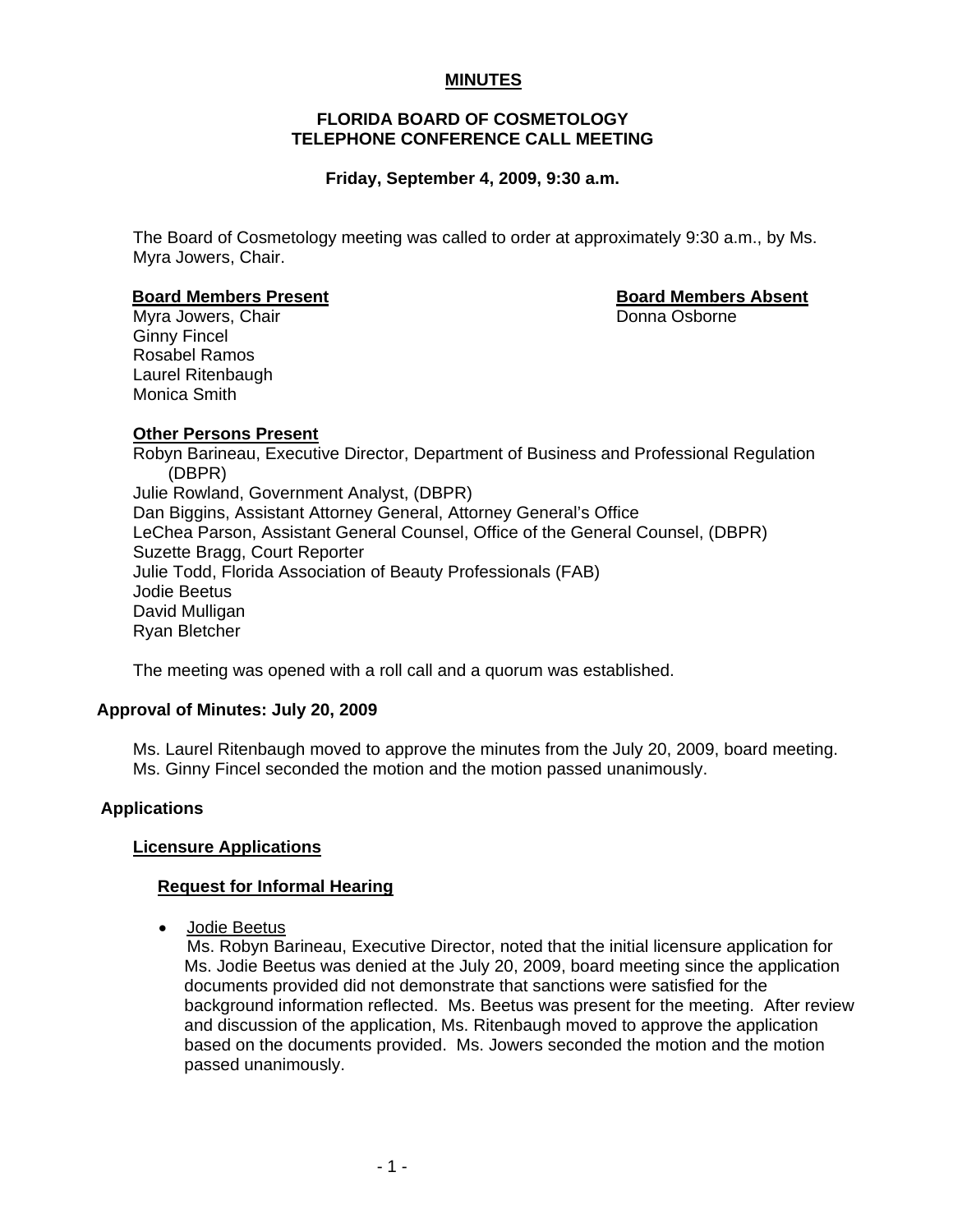#### **Initial Review**

#### • David T. Mulligan

Ms. Barineau noted that the initial licensure application for Mr. David T. Mulligan was forwarded to the board for review based on the background information reflected on the application. Mr. Mulligan was present for the meeting. After review and discussion of the application, Ms. Monica Smith moved to continue his application to allow him to provide additional documentation regarding his criminal history. Ms. Fincel seconded the motion and the motion passed unanimously. Mr. Mulligan waived the deemer clause to afford him time to collect the documentation.

## • Ryan Yvette Bletcher

Ms. Barineau noted that the initial registration application for Ms. Ryan Bletcher was forwarded to the board for review based on the background information reflected on the application. Ms. Bletcher was present for the meeting and was sworn in by the Court Reporter. After review and discussion, Ms. Smith moved to continue her application to allow her to provide additional documentation regarding her criminal history. Ms. Fincel seconded the motion and the motion passed unanimously. Ms. Bletcher waived the deemer clause to afford her time to collect the documentation.

## • Robert Isaac Vanhooser

Ms. Barineau noted that the initial licensure application for Mr. Robert Vanhooser was forwarded to the board for review based on the background information reflected on the application. Mr. Vanhooser was not present for the meeting. After review and discussion, Ms. Ritenbaugh moved to deny the application based upon the noted criminal history and failure to provide documentation that he completed the anger management course. Ms. Smith seconded the motion and the motion passed unanimously.

# • Andrea Katrina Sylvester

Ms. Barineau noted that the initial registration application for Ms. Andrea Sylvester was forwarded to the board for review based on the background information reflected on the application. Ms. Sylvester was not present for the meeting. After review and discussion, Ms. Fincel moved to deny the application based on the noted criminal history. Ms. Ritenbaugh seconded the motion and the motion passed unanimously.

#### • Jerri Amber-Marie Foreman

Ms. Barineau noted that the initial licensure application for Ms. Jerri Foreman was forwarded to the board for review based on the background information reflected on the application. Ms. Foreman was not present for the meeting. After review and discussion, Ms. Ritenbaugh moved to approve the application based on the documents provided. Ms. Fincel seconded the motion and the motion passed unanimously.

## • Jenaye Marie Smith

Ms. Barineau noted that the initial licensure application for Ms. Jenaye Smith was forwarded to the board for review based on the background information reflected on the application. Ms. Smith was not present for the meeting. After review and discussion, Ms. Fincel moved to approve the application based on the documents provided. Ms. Smith seconded the motion and the motion passed unanimously.